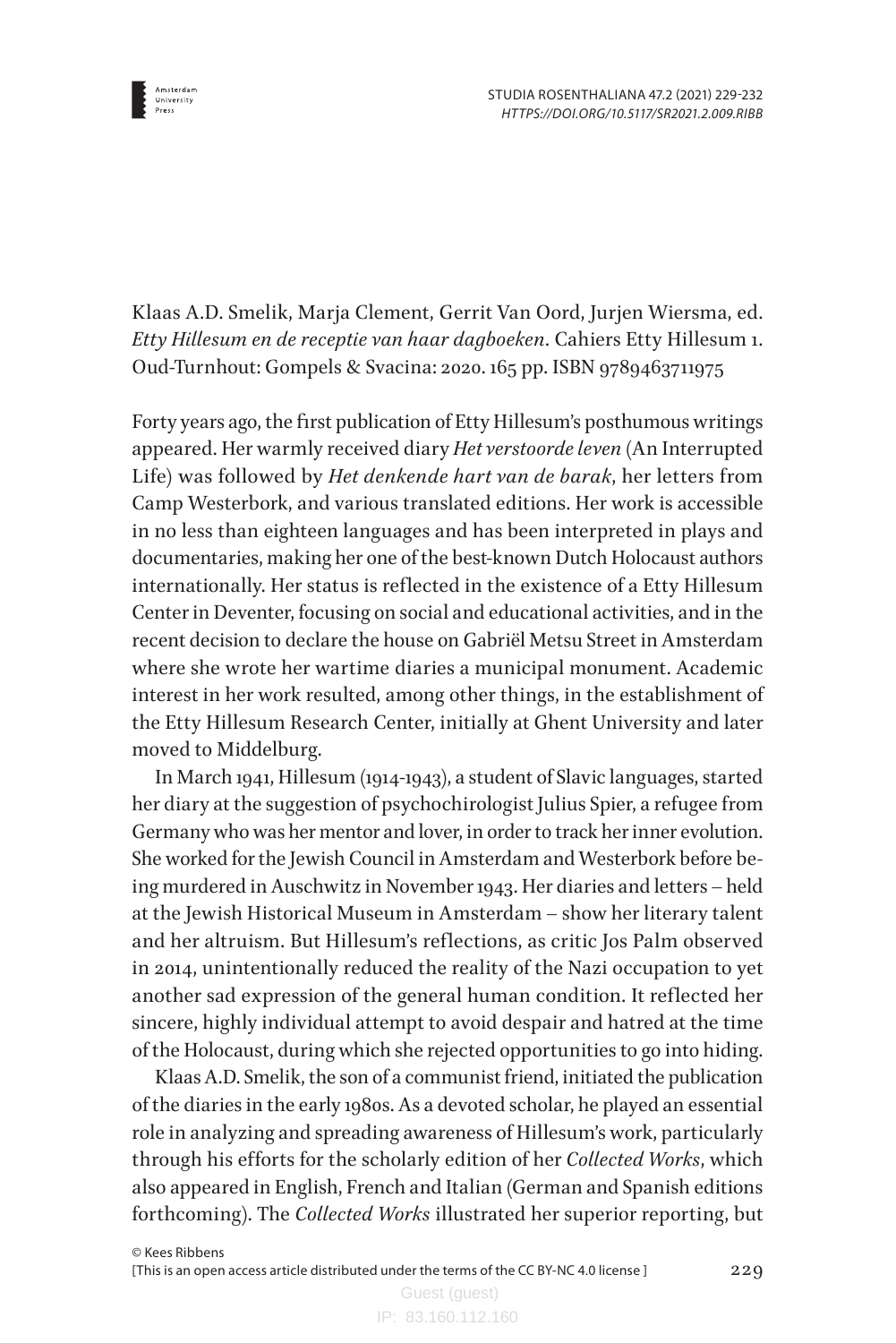also, according to Palm, 'her higher navel-gazing', reflecting 'a great deal of intellectualistic narcissism'. That characteristic, however, hardly caused irritation among scholars who studied her life and work.

Despite the fact that research about Hillesum's work was stimulated by the publication of the *Collected Works*, Smelik concludes that researchers are working separately from each other. Whether this will be improved with this first volume of the so-called *Cahiers Etty Hillesum* remains to be seen. The choice for a publication predominantly in Dutch might be understandable, but as a stimulus to international research this decision may have been too pragmatic. That the authors in this cahier 'have earned their spurs in the field of Etty Hillesum research' is true, but it also raises the question why not more researchers from outside this inner circle have been attracted. The mention on the back cover that the authors perceive disregard for Hillesum and her mentor Spier suggests a great devotion that perhaps does not automatically guarantee an openminded approach.

The theme of this cahier, the reception of her publications at home and abroad, is taken rather broadly. A contribution by Smelik on 'Fate and God with Etty Hillesum' makes clear that God was not completely absent when he did not intervene in the Holocaust. How this aspect relates to the reception of Hillesum's work is not addressed. This also applies to two historical documents that are included: parts of the memoirs of Henny Neitzel-Tideman, a contemporary of Hillesum who was disturbed by the negative image of Spier, edited by Alexandra Nagel, and the memories of American historian Gerd Kornman of the friendship between his father Osias and Erich Cohn, two Westerbork survivors – a relationship in which Hillesum only plays a minor role. Nagel also contributes an article about Aimé van Santen, a student friend of Hillesum, briefly discussing Spier's analysis of Van Santen's hands that Hillesum put to paper in January 1942. From a cultural-historical point of view, this can undoubtedly reveal something about Spier's way of looking at things and the enthusiasm Hillesum felt for it. But, rather surprisingly, the extent to which this 'protocol' constitutes a credible basis for the presumed connection between this observation and Van Santen's character and life course is not called into question, suggesting chirologist practices are like regular academic disciplines.

More relevant is the concluding contribution in which Smelik illuminates the publication history of the diaries, an article which would certainly not have been out of place as an introduction to this volume. 'Doing something for posterity' reflects how much the author's family history, his efforts to have Hillesum's work published, and his scholarly interest are intertwined. He looks back with mixed feelings on the success of his efforts, which have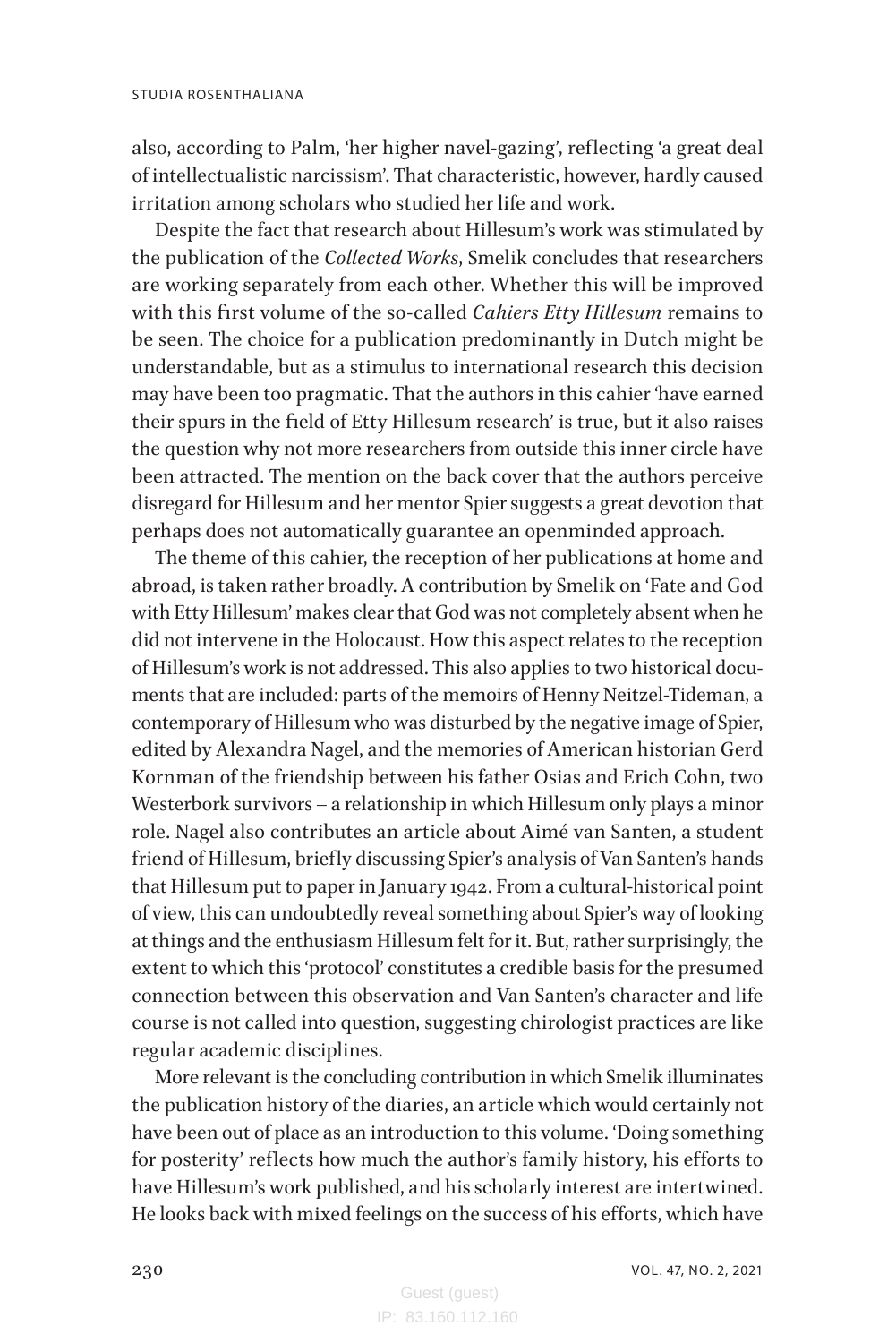resulted in a one-sided emphasis on her spirituality and a posthumous tendency to annex Hillesum's memory to the Christian church. While Smelik himself read the diaries 'kneeling in front of my father's desk' with a 'feeling of reverence and timidity', he now sees Etty Hillesum being either 'at the mercy of uncomprehending criticism or uncritical admiration'. He does appreciate the 'useful detachment' of foreign researchers who can observe aspects that appear less evident to Dutch scholars, such as her mother's Russian background. Whether or not this awareness has led to further cross-fertilization among the scholarly community is not yet clear.

The volume opens with a contribution by Jurrien Mol, who discusses a lecture by the former Archbishop of Canterbury, Rowan Williams, in which he claims that a religious life is a material life. He illustrates this 'materiality' with a quote from Hillesum who learned to kneel as an intimate physical religious act, a prayer posture that was not part of her Jewish upbringing. As a theologian, Mol zooms in on the spiritual without benefiting from new academic insights about embodiment and performativity, and neither shows much concern for the specifically Christian appropriation of Hillesum's spirituality.

The core of the volume, which comprises barely 40 pages, consists of contributions by Patrica Couto, Gerrit Van Oord and Mijke van Leersum on transnational cultural transfer. The latter zooms in on the problems posed by Hillesum's specific idiolect – expressed particularly in the inner dialogue – when attempts are made to translate her texts. Central to her very informative article is the English translation of the *Collected Works* by Arnold J. Pomerans, in which Hillesum's sometimes explosive, harsh words have been toned down to a more amiable level so that her fierce side insufficiently reaches the English-speaking audience. Couto focuses on the reception of Hillesum's work in Portugal which only started in 2008 but does not come up with a clear conclusion. It is noteworthy that, parallel to the Netherlands, the emphasis in public reception was squarely on the spiritual element of the diaries, this time in a Catholic context. In line with this, the diary appeared in series of theological books by Christian authors. In the appropriation by the readers, notions of holiness and martyrdom were not far away, although there was also a more modest philosophical reception. The reception in Italy is highlighted by placing the exhibition 'Heaven Lives in Me' in Rimini at the center of an overly detailed contribution. Van Oord describes how Hillesum was the subject of one of twenty exhibitions at the annual meeting of the Catholic Lay Movement Comunione e Liberazione, a prominent cultural event. The exhibit documented Hillesum's religious development in the historical context of the Nazi-occupied Netherlands, as